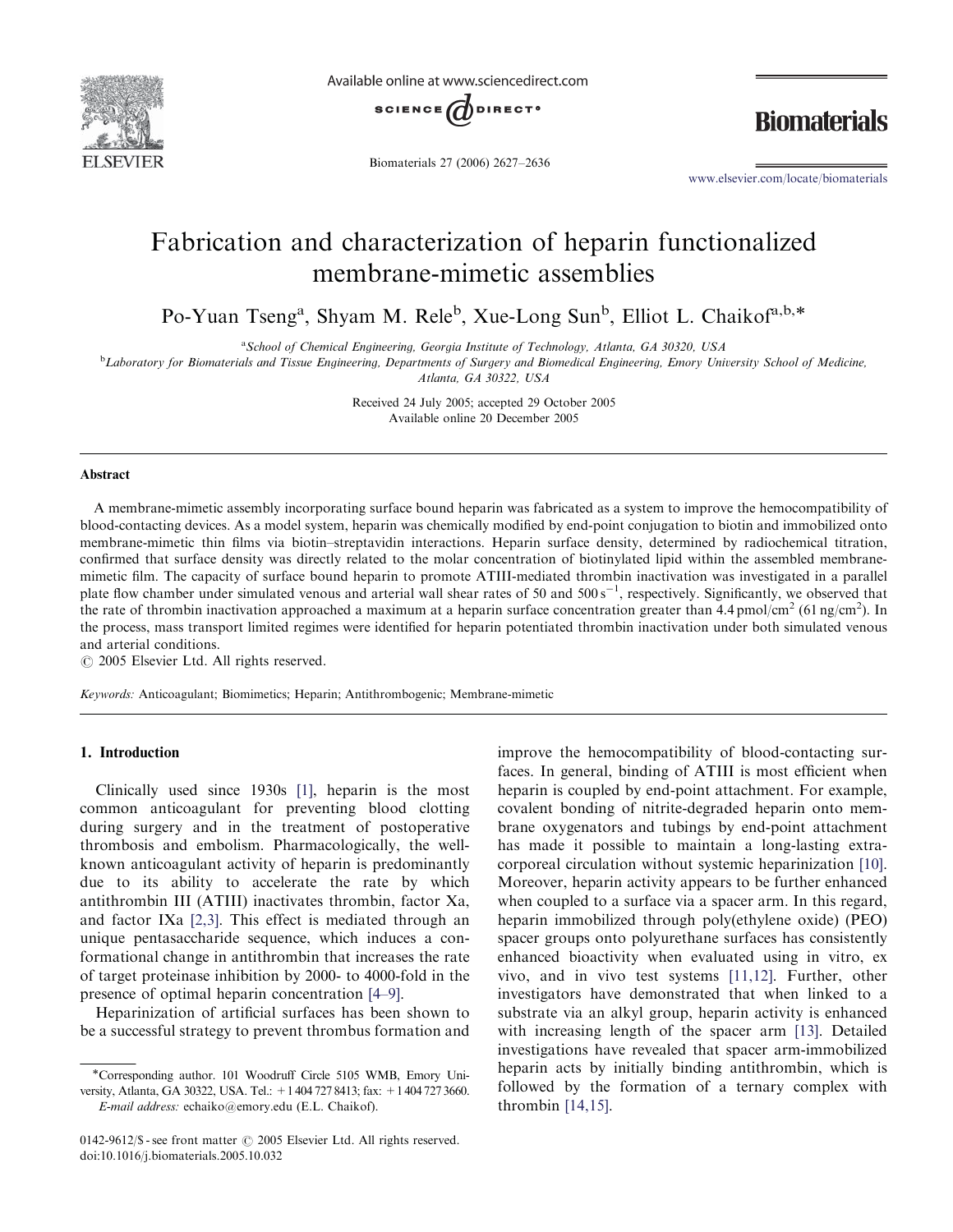We have previously proposed that membrane-mimetic thin films provide a convenient platform for improving the clinical performance of blood-contacting artificial organs and other implantable medical devices by modulating maladaptive processes at both blood–material and tissue– material interfaces [16–21]. Specifically, we believe that the self-assembly of polymerizable lipids in association with transmembrane proteins [16], as well as peptide or carbohydrate lipophilic conjugates establishes a versatile scheme for generating chemically heterogeneous films with tailored biological functionality [17]. As such, we have recently reported the synthesis of a membrane-mimetic thin film composed of mixed polymerizable lipids containing both phosphatidylcholine and biotin headgroups [17,22]. This has allowed us to fabricate a series of model membrane-mimetic films that have been derivatized at varying surface densities with chain end terminated biotinylated heparin (Fig. 1). In the process of generating these model heparinized membrane-mimetic thin films, we examined heparin potentiated thrombin inactivation under simulated venous  $(50 s<sup>-1</sup>)$  and arterial  $(500 \text{ s}^{-1})$  flow conditions.

# 2. Experimental methods

#### 2.1. Materials

Human thrombin and ATIII were obtained from Haematologic Technologies, Inc. Heparin (sodium salt, porcine intestinal mucosa, Mw: 12–14 kDa) and streptavidin (SA) were obtained from Calbiochem. Biotin and polybrene (1,5-dimethyl-1,5-diazaundecamethylene polymethobromide) were obtained from Sigma. Tritiated heparin was purchased from Perkin Elmer. Chromogenic substrate for thrombin Spectrozyme TH: H-D-hexahydrotyrosyl-L-alanyl-L-arginine-p-nitroanilide-diacetate salt was purchased from American Diagnostica. Eosin Y (EY, 5% in water), triethylamine (TEA), 1-vinyl-2-pyrrolidinone (VP) were obtained from Aldrich. Nucleopore polycarbonate filters, circular glass coverslips (12 mm diameter, 0.17 mm thickness) and Contrad 70 detergent were obtained from Fisher. Alginate (ALG; low viscosity, ca. 60% mannuronic acid) was obtained from Pronova Biomedical. Poly(L-lysine) (PLL,  $Mw > 300$  kDa) and all buffer salts were obtained from Sigma. Synthesis of monoacrylate-PC (AcPC, 1-palmitoyl-2-[12-(acryloyloxy)dodeca-noyl] sn-glycero-3-phosphocholine), monoacrylate-PE (AcPE, 1-palmitoyl-2- (12-(acryloyloxy)dodecanoyl)-sn-glycero-3-phosphoethanolamine) and its biotin derivative (biotin-AcPE, mono-acrylPE-biotin) have been described previously [21,22]. The synthesis of a terpolymer that consists of (3 acryloyl-3-oxapropyl-3- $(N, N$ -dioctadecyl-carbamoyl)-propionate)) $_6$ : $(2-hy$ droxyethyl acrylate)<sub>3</sub>:sodium styrene sulfonate<sub>1</sub> (AOD<sub>6</sub>:HEA<sub>3</sub>:SS<sub>1</sub>) has been detailed elsewhere [19].

#### 2.2. Instrumentation

Biotinylated heparin was characterized by NMR spectroscopy for component analysis and size exclusion chromatography/laser light scattering (SEC/LLS) to determine molecular weight and polydispersity. <sup>1</sup>H NMR spectra were recorded on Varian INOVA 400 MHz or 600 MHz NMR spectrometers. For  ${}^{1}H$  NMR spectra recorded in CDCl<sub>3</sub>, D<sub>2</sub>O and  $CD<sub>3</sub>OD$  chemical shifts ( $\delta$ ) are given in ppm relative to solvent peaks (CDCl<sub>3</sub> <sup>1</sup>H  $\delta$  = 7.26, D<sub>2</sub>O <sup>1</sup>H  $\delta$  = 4.85, CD<sub>3</sub>OD <sup>1</sup>H  $\delta$  = 4.87 & 3.32) as an internal standard. Coupling constants  $(J)$  are reported in Hertz (Hz). <sup>3</sup>Hlabeled materials were detected using a scintillation counter (Beckman LS



Fig. 1. Schematic representation of immobilized heparin on a polymeric phospholipid monolayer supported on an alkylated polyelectrolyte thin film (not to scale).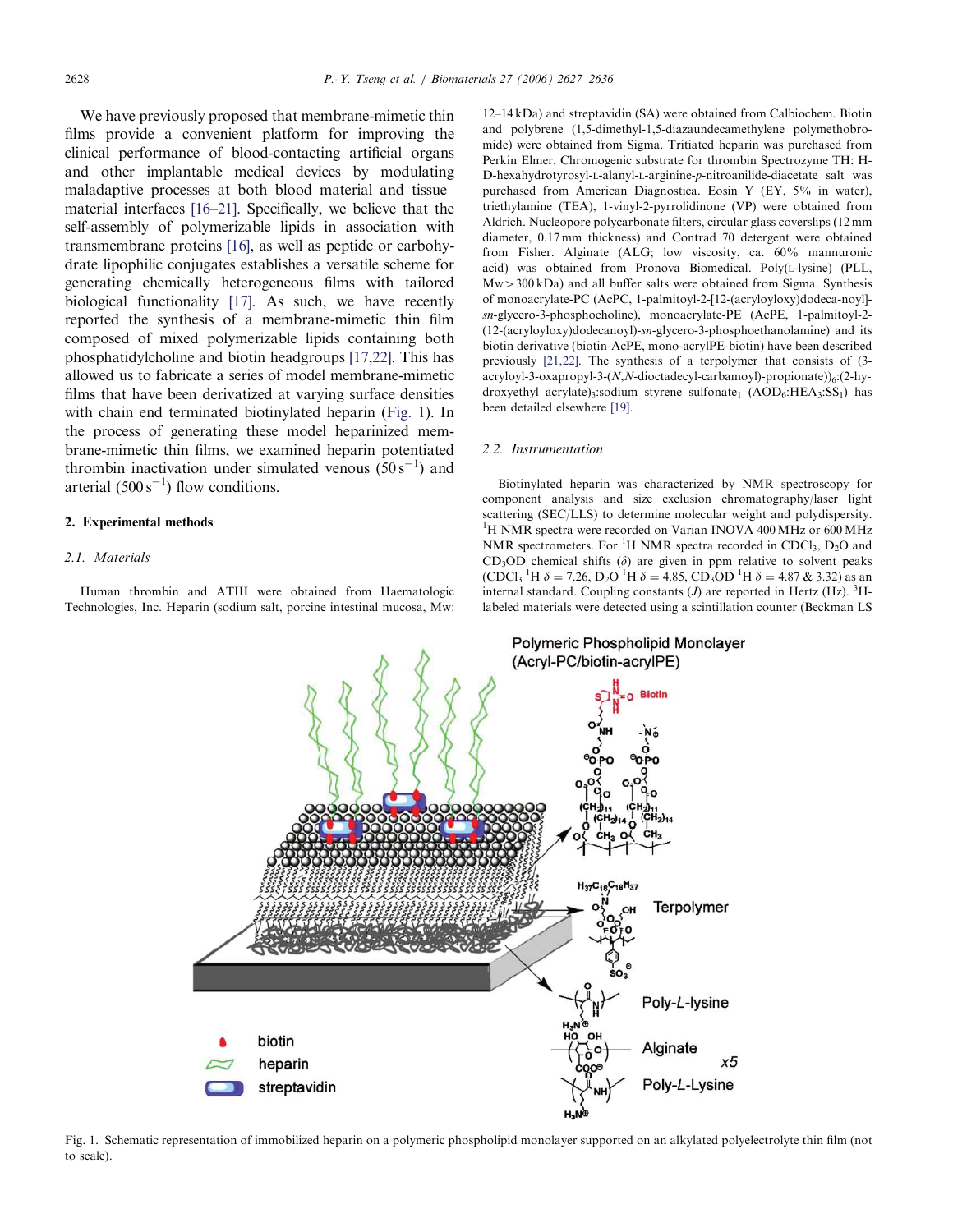

Fig. 2. Scheme for the synthesis of biotin chain terminated heparin.

6000IC). UV-Visible spectrophotometric measurements were executed on a Cary 50 Bio spectrophotometer (Varian) equipped with a temperatureregulated cell compartment.

#### 2.3. Synthesis and characterization of biotin-conjugated heparin

The procedure for preparation of biotinylated heparin is illustrated in Fig. 2. The synthetic strategy is divided in two parts: (i) generation of biotinylated linker with free amine; and (ii) preparation of end group functionalized heparin lactone capable of reacting with the free amine. Synthesis of biotinylated linker 1 was achieved by reacting 2-(4-aminophenyl) ethylamine  $(A)$  with N-biotin succinimide  $(B)$ . In order to obtain the targeted bioconjugate, heparin  $2$  was oxidized using  $I_2$ . This resulted in the cleavage of C–O bond of the glucopyranose ring at the reducing end of heparin affording 3 with a free hydroxyl and carboxylate group. Passage of 3 through a Dowex  $H^+$  ion exchanger column resulted in lactonization affording 4. Subsequent reaction of the lactone with the designed biotinylated free amine derivative 1 furnished the desired product (biotinylated heparin 5), which was then dialyzed, lyophilized, chromatographed using Sephadex G-25 (water as eluant) and purified using the ImmunoPure<sup>TM</sup> Immobilized Monomeric Avidin kit (Pierce). A HABA (4-hydroxyazobenzene-2-carboxylic acid) assay (Sigma) was used to determine the moles of biotin per mole of heparin [23]. Molecular weight and polydispersity of 5 were 13.8 kDa and 1.115, respectively, by SEC/ LLS analysis (Table 1). HABA assay revealed that the extent of biotinylation was  $0.92 \pm 0.03$  mol of biotin/mol heparin.

#### 2.3.1. Preparation of amine terminated biotin linker 1

Triethyl amine (Et<sub>3</sub>N, 1.25 eq., 3.662 mmol, 510  $\mu$ L) was added to a solution of 2-(4-aminophenyl)-ethylamine A (1.2 eq., 3.51 mmol, 478 mg) in dry DMF and the solution was stirred at room temperature for 20 min under an Argon atmosphere. To this mixture, N-biotin succinimide B  $(2.93 \text{ mmol}, 1.0 \text{ g})$  dissolved in DMF was added and the reaction was allowed to stir at room temperature for 24 h. Removal of the solvent under

| Table 1                                                           |  |  |  |  |
|-------------------------------------------------------------------|--|--|--|--|
| Polydispersity and molecular weight of heparin and biotin-heparin |  |  |  |  |

|                | Polydispersity<br>index (PDI) | Molar mass moments $(g/mol)$ |            |  |  |
|----------------|-------------------------------|------------------------------|------------|--|--|
|                |                               | Mw (kDa)                     | $Mz$ (kDa) |  |  |
| Heparin        | 1.084                         | 14.3                         | 15.1       |  |  |
| Biotin-heparin | 1.115                         | 13.8                         | 15.3       |  |  |

vacuum afforded a residue, which was purified by silica gel column chromatography using  $10\%$  CHCl<sub>3</sub> +MeOH mixture as the eluent. The expected product 1 was isolated as a pale yellow solid, which was confirmed by NMR analysis (Fig. 3).  ${}^{1}H$  NMR of 1 (400 MHz, 9:1 CD<sub>3</sub>OD:CDCl<sub>3</sub>)  $\delta$  6.93 (d, 2H,  $J = 5.6$  Hz), 6.63 (d, 2H,  $J = 5.6$  Hz), 4.43 (dd, 1H,  $J = 3.2$  Hz, NH-CH), 4.21 (m, 1H,  $J = 3.2$  Hz, NH-CH), 3.1 (m, 1H, S-CH), 2.86 (dd, 1H,  $J = 3.2$  Hz), 2.67–2.59 (5H, Ar-CH<sub>2</sub>+NH- $CH_2+S-CH$ ), 2.09 (t, 2H,  $J = 4.4$  Hz, CO-CH<sub>2</sub>), 1.68–1.52 (m, 4H,  $(CH<sub>2</sub>)<sub>2</sub>$ ), 1.15 (m, 2H, CH<sub>2</sub>).

# 2.3.2. Preparation of heparin–lactone 4

Heparin sodium salt 2 was dissolved in water and passed through the protonated Dowex resin  $(50 \times 8 \text{ H}^+)$  and eluted with water. The eluate was dialyzed and lyophilized to obtain heparin in protonated form. Heparin–lactone was prepared by oxidizing the reducing end of the protonated heparin  $(0.0392 \text{ mmol}, 550 \text{ mg})$  by iodide  $(20 \text{ eq.})$  in  $20\%$ aqueous MeOH solution (100 mL) for 6–8 h at room temperature. On completion of the oxidation process, as assessed by the 3,5-dinitrosalicylcic acid method, the reaction solution was poured into an 4% ethanolic KOH solution (100 mL). The mixture was allowed to stand for 30–45 min and then the supernatant solution was centrifuged and decanted. A white residue was obtained, dissolved in water, and subjected to dialysis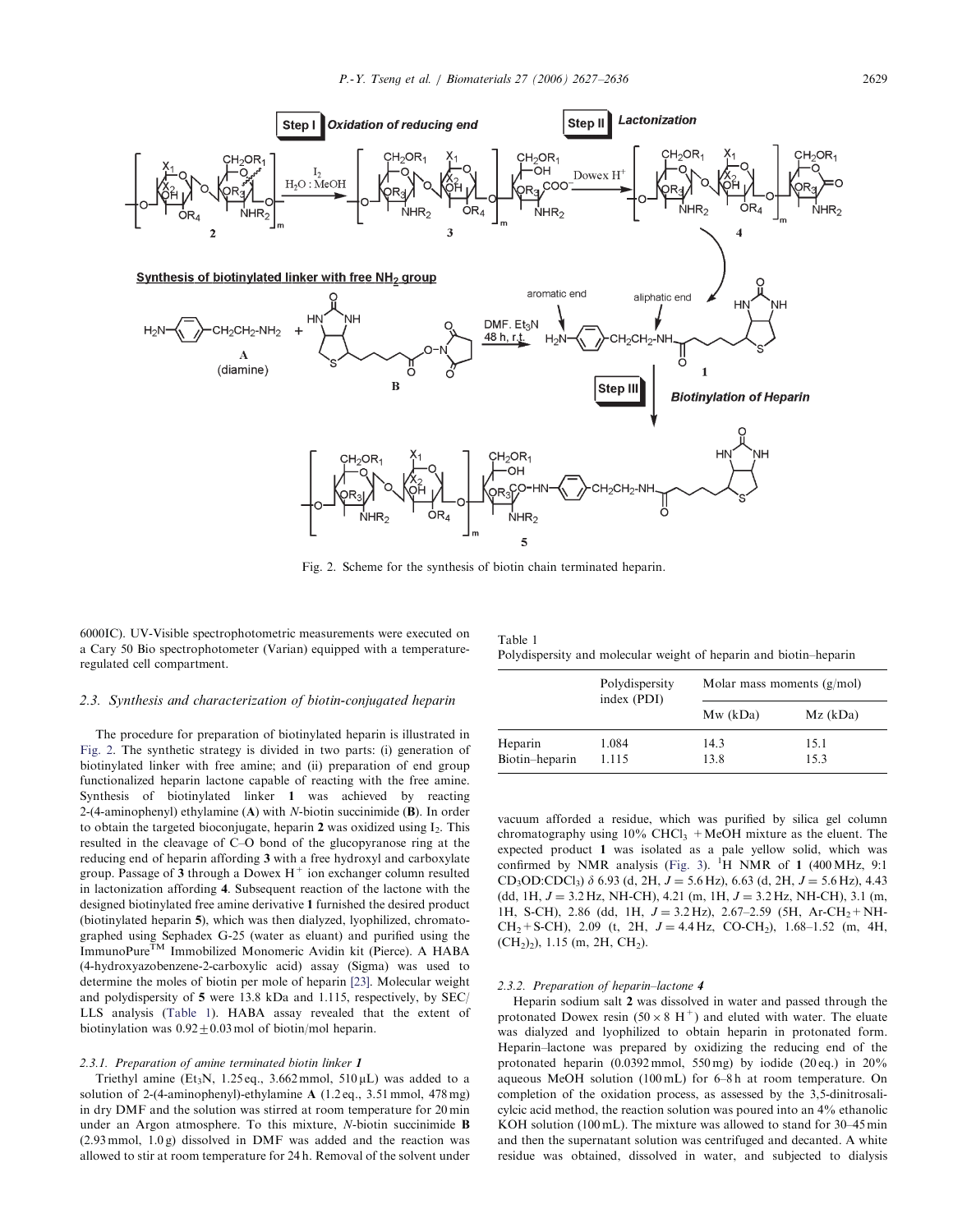

Fig. 3. <sup>1</sup>H NMR spectrum of amine terminated biotin spacer arm 1.

(MWCO  $\sim$ 3500) for 24 h. The sample solution was freeze dried and lyophilized to obtain the oxidized heparin product 3 (Yield: 370 mg). Compound 3 was subsequently dissolved in distilled water and passed through a protonated Dowex resin  $(50 \times 8 \text{ H}^+)$  and stirred for 30 min. The eluant was then filtered and washed with water several times to ensure the complete removal of 4 from the resin. The sample solution was freeze dried and lyophilized to obtain the heparin–lactone 4 (Yield: 300 mg). Though NMR could not determine the purity of the lactone, size exclusion chromatography/laser light scattering (SEC/LLS) analyses before and after the modification showed that there was little significant change between the GPC pattern of lactone and heparin, indicating that oxidative cleavage of the main backbone did not occur.

#### 2.3.3. Preparation of biotinylated heparin 5

10

Amine terminated biotin 1 (10 eq., 0,22 mmol, 75 mg) dissolved in DMF was added to a solution of heparin–lactone 4 (0.022 mmol, 300 mg) in DMF containing diisopropylethylamine (10 eq.,  $40 \mu L$ ). The reaction mixture was stirred for 8 h at  $55-60$  °C, concentrated under vacuum, and washed with CHCl<sub>3</sub>/MeOH mixture to remove the excess aminated biotin. The crude residue was dissolved in water, dialyzed  $(36 h, MWCO \sim 3500)$ , and freeze dried to obtain the desired biotinylated heparin 5, which was purified by gel permeation chromatography (Sephadex G-25) using water as an eluant. The water fractions containing the product were pooled, lyophilised and purified using ImmunoPure<sup>TM</sup> Immobilized Monomeric Avidin kit to afford a pale yellow biotin-functionalised heparin derivative 5. Yield: 180 mg (60%). The final product was confirmed by NMR analysis (Fig. 4). <sup>1</sup>H NMR of **5** (600 MHz, D<sub>2</sub>O)  $\delta$  7.6–7.2 (m, ArH), 5.72–4.91 (m, ring protons), 4.75–4.1 (m, ring protons+NH-CH), 4.08–3.35 (m, ring protons), 3.06–2.76 (m, Ar-CH<sub>2</sub>+NH-CH<sub>2</sub>+S-CH), 2.09 (s, CO-CH<sub>2</sub>), 2.01 (s, NH-Ac), 1.6–1.2 (m,  $(CH_2)_n$  protons). Molecular weight and polydispersity were characterized by SEC/LLS analysis (Table 1).

#### 2.4. Analysis of biotin–heparin activity

Heparin activity was defined by its capacity to inactivate thrombin by antithrombin. Briefly, HEPES buffer  $(20 \text{ mm}$  HEPES +  $100 \text{ mm}$   $NaCl + 0.5 wt\%$  BSA) containing heparin was incubated with 10 nm human ATIII at 37 °C for 5 min, followed by the addition of 10 nm human thrombin. At timed intervals, aliquots were withdrawn and added to Tris buffer (50 mm Tris–HCl + 175 mm NaCl + 0.05 wt% BSA, pH 7.9) containing 1 mg/mL Polybrene [24,25] and chromogenic substrate Spectrozyme TH (0.2 mm final). Residual thrombin was determined by UV-VIS spectroscopy and a standard curve.

# 2.5. Fabrication of biotin-functionalized membrane-mimetic thin films

#### 2.5.1. Preparation of a  $(PLL-ALG)_5$ -PLL-terpolymer film

Glass coverslips were cleaned by 30 min of sonication in 10% Contrad 70 detergent solution followed by extensive washing and sonication in deionized water. PLL and ALG were prepared at concentrations of 0.10 and  $0.15 \text{ w/v}$ % in phosphate-buffered saline (PBS; 20 mm NaH<sub>2</sub>PO<sub>4</sub>,  $0.9 \,\mathrm{w/v\%}$  NaCl, pH 7.4), respectively. Cleaned substrates were then coated with PLL and ALG alternating monolayers to form 11 layers (six PLL and five alginate layers), with the top layer comprised of PLL. The (PLL- $ALG$ <sub>5</sub>-PLL-coated substrates were then exposed to a 0.1 mm solution of terpolymer ( $AOD_6$ : HEA<sub>3</sub>: SS<sub>1</sub>) dissolved in a mixture of 20 mm  $NaH_2PO_4/$ DMSO (99:1 v/v), pH 7.4 for 90 s. The (PLL-ALG) $_5$ -PLL-terpolymercoated samples were then rinsed 7–10 times with deionized water.

#### 2.5.2. Vesicle fusion

Large unilamellar vesicles (LUVs) totaling  $12 \text{ mm}$  lipid (in either 0, 2, 5, 10, 20, or 50 mol% biotin-AcPE) in 20 mM sodium phosphate buffer (pH 7.4) were prepared by four successive freeze/thaw/vortex cycles using liquid  $N_2$  and a 65 °C water bath. The LUVs were then extruded 21 times each through 2.0 and  $0.6 \mu m$  polycarbonate filters (Millipore), and the solution diluted to  $1.2 \text{ mm}$  with  $20 \text{ mm}$  sodium phosphate buffer (pH 7.4) and 150 mm NaCl. The (PLL-ALG)<sub>5</sub>-PLL-terpolymer-coated substrates were then incubated with the vesicle solution at  $43^{\circ}$ C for 14–16 h.

#### 2.5.3. In situ photopolymerization of a supported lipid film

Details of the photopolymerization of lipid films on alkylated glass and silicon substrates have been reported elsewhere [19,20]. Briefly, a stock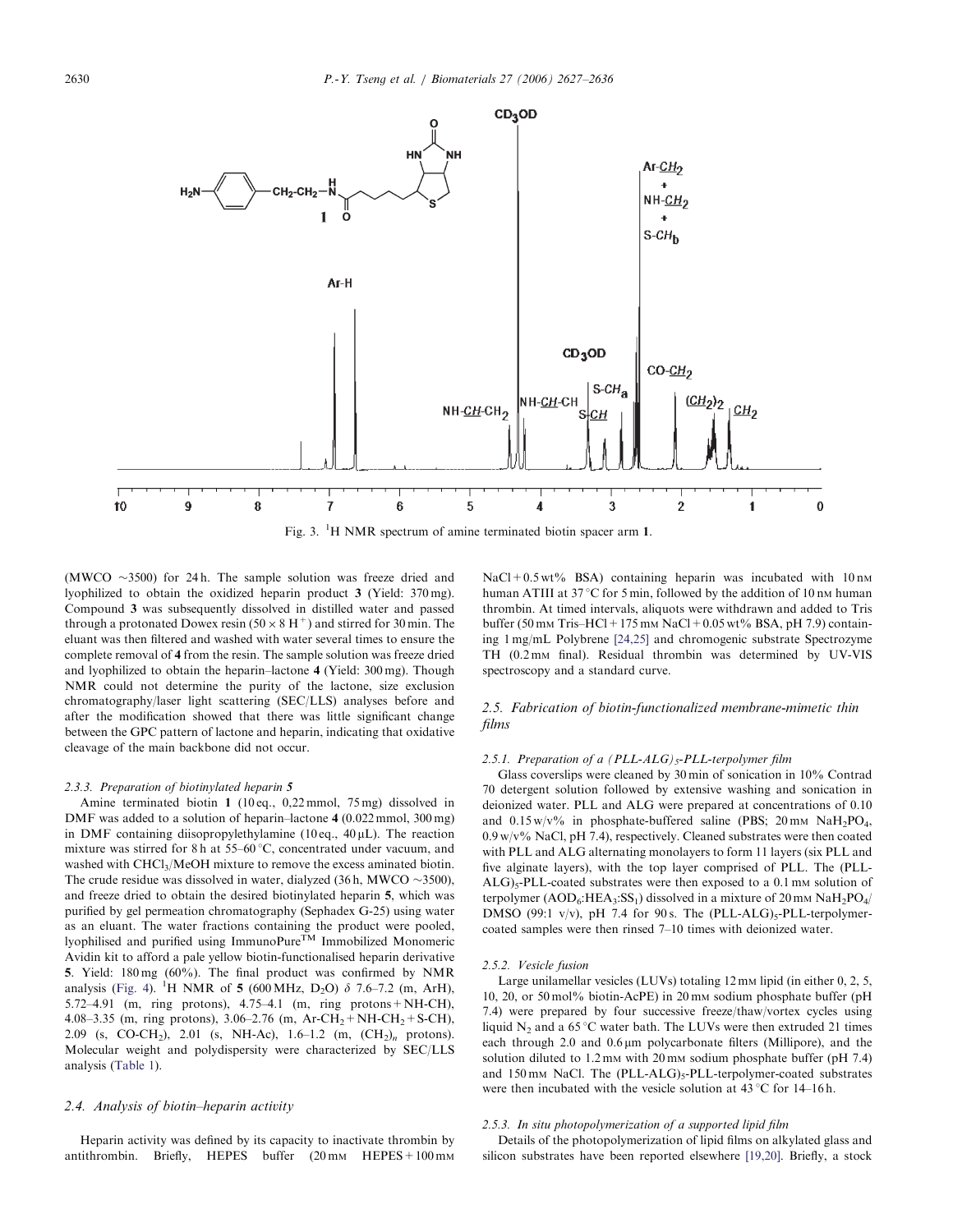

solution of coinitiators was prepared as 10 mm EY, 225 mm triethanolamine (TEA), and 37 mm VP in water. A 10:1 (mol/mol) monomer/EY ratio was used for photopolymerization. After lipid fusion, the samples were placed into an Ar-purged atmosphere at  $30\%$  relative humidity and  $10 \mu L$ of initiator was added per 1 mL of sample solution. The initiator was gently mixed by slowly rotating the vial in a horizontal circular motion without lifting it from the bench surface. The sample was then irradiated with a Dynalume visible light lamp at an intensity of approximately  $40 \text{ mW/cm}^2$ . Following photopolymerization, the samples were washed with deionized water 6–8 times.

#### 2.6. Fabrication of a heparinized membrane-mimetic thin film

Streptavidin (SA) was prepared in PBST (50 mm  $NaH<sub>2</sub>PO<sub>4</sub>$  and 150 mm NaCl, pH 7.4) at a concentration of  $5 \mu g/mL$  and incubated for 15 min on a horizontal rotating platform with biotinylated films, followed by extensive  $(\sim 10 \times)$  rinsing with deionized water. SA-coated lipid membranes were then incubated with biotin-conjugated heparin 5 (0.1 mg/mL) prepared in PBST for 12–14 h at  $4^{\circ}$ C on a horizontal rotating platform. The membrane was then rinsed extensively  $(\sim 10 \times)$  with deionized water.

#### 2.7. Determination of heparin surface density

<sup>3</sup>H-heparin and unlabeled heparin were mixed to form a mass ratio of 1:160 for biotinylation, as described previously. The biotinylated compound was purified using ImmunoPure<sup>®</sup> Immobilized Monomeric Avidin and specific activity (cpm/ $\mu$ g or cpm/pmol) of <sup>3</sup>H-heparin determined. Heparin surface density was characterized by incubating SA-coated membrane-mimetic thin films with <sup>3</sup>H-heparin for 12-14h at  $4^{\circ}$ C. Heparin surface density (pmol/cm<sup>2</sup>) was calculated as cpm/specific activity/sample area). Test samples were fabricated as six replicates for each lipid composition.

# 2.8. Parallel plate flow assay

Heparinized surfaces were fabricated on a glass slide  $(2.6 \text{ cm} \times 4.6 \text{ cm},$ Fisher) by anchoring biotinylated heparin onto a SA-coated membranemimetic thin film, as described above. In order to vary heparin surface density, 5, 10, 20, and 50 mol% of biotin-AcPE membrane-mimetic surfaces were prepared for heparinization. Surface heparin activity was investigated under unidirectional flow conditions at shear rates 50 and  $500 \text{ s}^{-1}$ . A parallel plate flow system  $(0.6 \text{ cm} \text{ (width)} \times 0.01 \text{ cm}$ (height)  $\times$  3.6 cm (length), 22 µL volume) containing test samples was flushed with 20 mm HEPES buffer for 1 h at  $\gamma_w$  2000 s<sup>-1</sup> prior to performing the thrombin inactivation assay. The reaction was initiated by simultaneous perfusion with HBSA  $(20 \text{ mm}$  HEPES + 190 mm NaCl+0.05 wt% BSA, pH 7.5) [26] containing equimolar concentrations of thrombin (30 nm) and antithrombin (30 nm) at 37 °C. At pre-selected timed points, aliquots were withdrawn from the outlet of the reactor and assayed by adding to Tris buffer/EDTA  $(50 \text{ mm Tris}-HCl+175 \text{ mm})$ NaCl+0.05 wt% BSA+20 mm EDTA, pH 7.9) containing Spectrozyme TH substrate (0.2 mm final) [26]. Residual thrombin concentration was determined by UV-VIS spectroscopy.

# 3. Results and discussion

# 3.1. Analysis of biotin–heparin activity

The capacity of biotinylated heparin to inactivate thrombin by ATIII was analyzed. Thrombin decay was dependent on the concentration of heparin or biotinylated heparin (b–H, 5) in the range of  $1 \text{ nm}$  to  $1 \mu \text{M}$ . A linear relationship between the reciprocal of the residual thrombin concentration and incubation time was observed and the kinetic analysis demonstrated that thrombin decay fits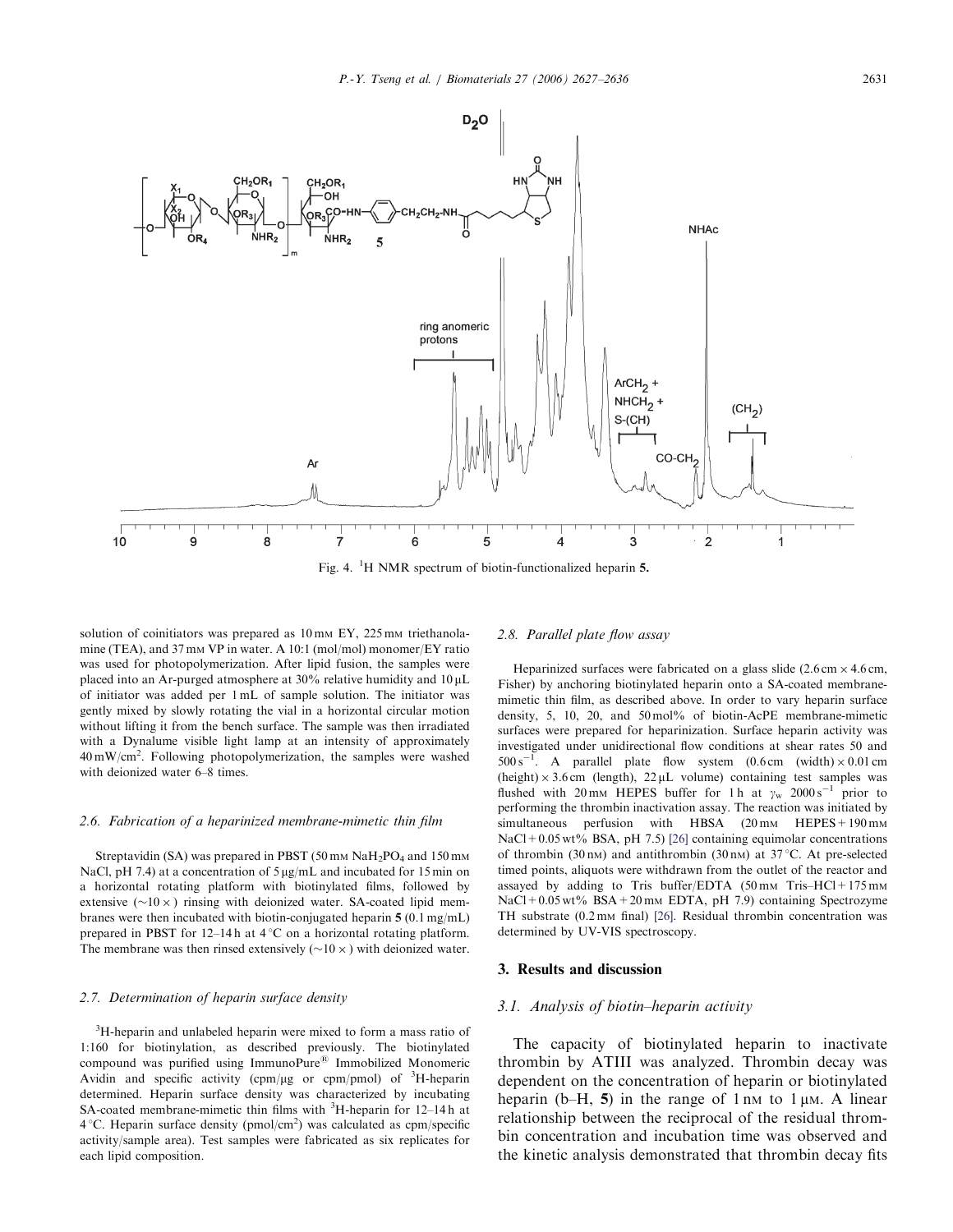

Fig. 5. Thrombin inactivation by antithrombin III in the presence of heparin (A) or biotin–heparin (B). Results for heparin concentrations ranging from 0 nM to 1 µM are presented: 0 nM ( $\circ$ ), 10 nM ( $\Box$ ), 40 nM ( $\Box$ ), 0.1  $\mu$ M ( $\triangle$ ), and 1  $\mu$ M ( $\triangle$ ). Each data point represents a mean value at each reaction time point ( $n = 4$ ). Standard error was <10%.

a second–order reaction (Fig. 5) [9]. The slope of the curve represents the second–order rate constant  $(k<sub>app</sub>)$  and little difference noted between heparin and the biotin–heparin conjugate (Table 2).

It was postulated that the predominant reaction mechanisms included direct inactivation of thrombin by ATIII, formation of heparin–ATIII complex, and inactivation of thrombin by the heparin–ATIII complex. In the heparin concentration range of  $1 \text{ nm}$  to  $1 \mu\text{M}$ , we assumed that heparin–thrombin complex formation would be negligible [27]:

ATIII + T  $\stackrel{\dots}{\longrightarrow}$  $\stackrel{k_0}{\rightarrow}$  ATIII-T,

 $k_0$ : 2nd-order rate constant without heparin,

 $b-H-ATHI + T \stackrel{k}{\longrightarrow} ATIII-T + b-H,$ 

 $k:$  2nd-order rate constant with heparin,

Table 2 Apparent second-order rate constants  $(k<sub>app</sub>)$  for heparin and biotinheparin

| Concentration |       | Heparin                                      | Biotin-heparin                               |  |
|---------------|-------|----------------------------------------------|----------------------------------------------|--|
| $\mu$ g/mL    | uм    | $k_{\rm app}$ ( $M^{-1}$ min <sup>-1</sup> ) | $k_{\rm app}$ ( $M^{-1}$ min <sup>-1</sup> ) |  |
| 14            |       | $(2.69+0.30)\times 10^9$                     | $(2.01 \pm 0.38) \times 10^9$                |  |
| 1.4           | 0.1   | $(7.11+0.99)\times 10^8$                     | $(6.50+0.14) \times 10^8$                    |  |
| 0.56          | 0.04  | $(3.58 + 0.81) \times 10^8$                  | $(3.13 + 0.32) \times 10^8$                  |  |
| 0.14          | 0.01  | $(1.08 \pm 0.30) \times 10^8$                | $(1.03 \pm 0.24) \times 10^8$                |  |
| 0.014         | 0.001 | $(2.87+0.12)\times 10^7$                     | $(6.87 \pm 1.88) \times 10^6$                |  |
| 0             | 0     | $(2.20 \pm 0.46) \times 10^6$                | $(2.20 \pm 0.46) \times 10^6$                |  |

# $b-H + ATIII \leftrightarrow b-H-ATIII$

 $K_{\rm HI}$ : the dissociation constant of the  $b-H-ATHI$  complex.

The apparent rate constant  $k_{\text{app}}$  is a function of  $k_0$ , k,  $K_{\rm HI}$ , and  $C_{\rm b-H}$  [9]:

 $k<sub>app</sub> = (k<sub>0</sub>K<sub>HI</sub> + kC<sub>b-H</sub>)/(K<sub>HI</sub> + C<sub>b-H</sub>)$ 

 $C_{b-H}$ : concentration of biotin-heparin.

After rearrangement,  $k_{\text{ann}}$  can expressed as

 $k_{\rm app} = -K_{\rm HI}(k_{\rm app} - k_0)/C_{\rm b-H} + k.$ 

 $K_{\text{HI}}$  and  $k$  can be determined using experimentally determined  $k_{\text{app}}$  values obtained at the corresponding  $C_{\text{b-H}}$ values, through plotting  $k_{\text{app}}$  vs.  $(k_{\text{app}}-k_0)/C_{\text{b--H}}$ . The two variables,  $k_{\text{app}}$  and  $(k_{\text{app}}-k_0)/C_{\text{b-H}}$ , were found to be linearly correlated with calculated values for  $K_{\text{HI}}$  and  $k$  of  $(2.30 \pm 0.55) \times 10^{-7}$  M and k  $(2.42 \pm 0.17) \times 10^{9}$  M<sup>-1</sup> min<sup>-1</sup>, respectively. In the absence of heparin,  $k_0$  ( $=k_{\text{app}}$ ) is  $2.2 \times 10^{6}$  M<sup>-1</sup> min<sup>-1</sup>, which is three orders of magnitude less than k. Good correlation between the kinetic model and experimental data suggests that in a range of heparin concentration between  $1 \text{ nm}$  and  $1 \mu$ M, heparin-accelerated thrombin inactivation is indeed a two-step mechanism, which includes the rapid formation of a heparin–ATIII inhibitory complex that subsequently reacts with free thrombin. The reaction occurs more rapidly than that of the free ATIII and thrombin in the absence of heparin. Of interest, little difference was noted between  $K_{\text{HI}}$  and k values obtained from our investigation of biotinylated heparin and those reported in other studies of heparin alone (Table 3).

# 3.2. Determination of heparin surface density

A mixture of  $3H$ -heparin and unlabeled heparin was biotinylated. The extent of biotin derivatization was  $0.975 \pm 0.025$  mol biotin/mol heparin and the specific activity of the mixed system was  $324.6 \text{cpm}/\mu\text{g}$ . A heparinized surface was fabricated by anchoring the compound on a SA-coated membrane-mimetic surface.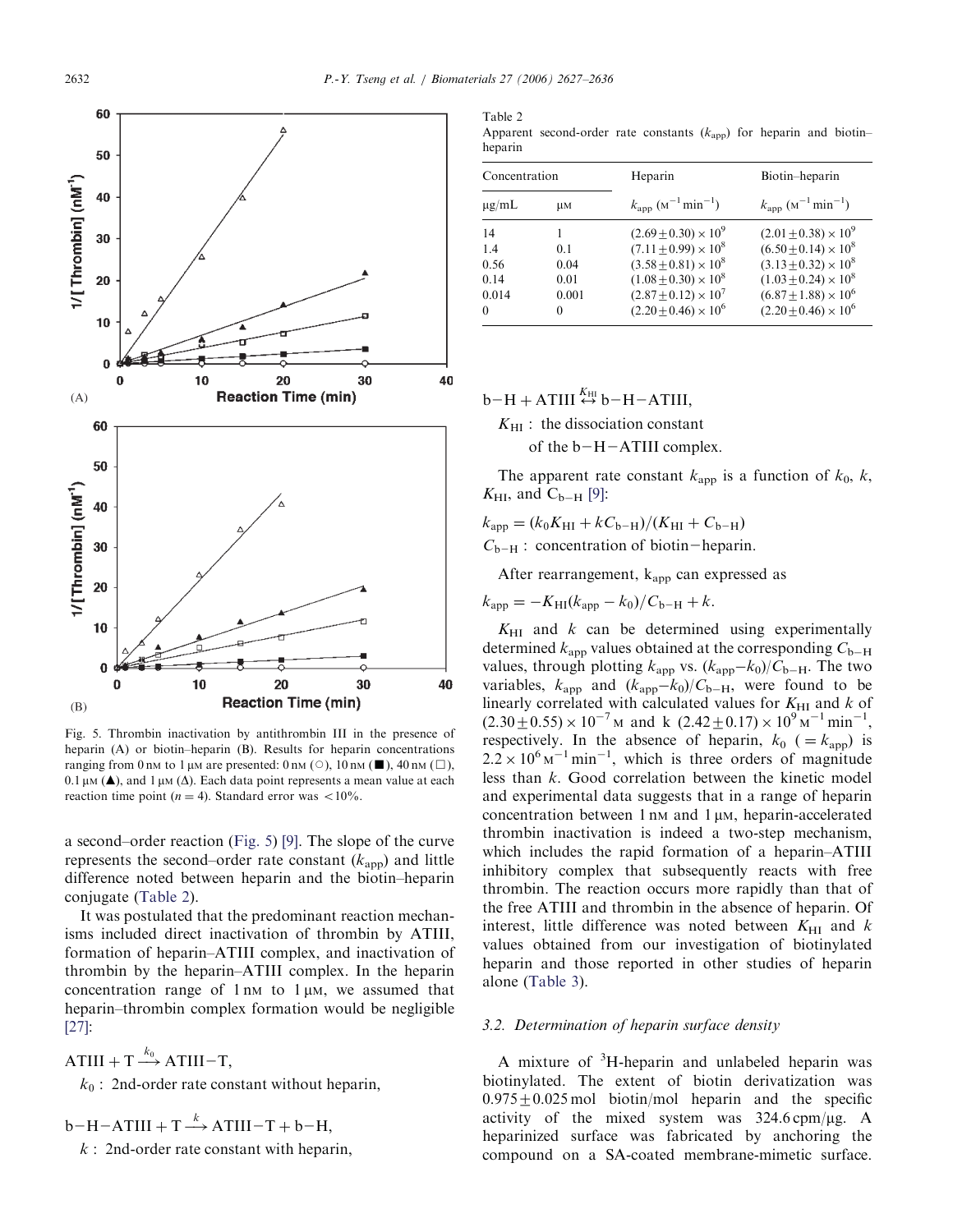Table 3 Comparison of heparin–antithrombin dissociation  $(K<sub>HI</sub>)$  and second-order rate constants  $(k)$  from the current and previous studies

|                                                      | $K_{\rm HI}$ (M)     | $k (M^{-1} \text{min}^{-1})$ |
|------------------------------------------------------|----------------------|------------------------------|
| Maaroufi et al. [9] $(UFH1)a$                        | $3.7 \times 10^{-7}$ | $1.3 \times 10^{9}$          |
| Jordan et at. [27] (LMWH <sup>2</sup> ) <sup>b</sup> | $1.0 \times 10^{-7}$ | $1.9 \times 10^{9}$          |
| Olson [39] $(LMWH3)b$                                | $2.3 \times 10^{-7}$ | N/A                          |
| Griffith [7,24] $(UFH1)b$                            | $1.0 \times 10^{-7}$ | N/A                          |
| Current study                                        | $2.3 \times 10^{-7}$ | $2.4 \times 10^{9}$          |

1. UFH (unfractionated heparin,):  $Mw\sim15$  kDa.

2. LMWH (low molecular weight heparin):  $Mw \sim 6.5$  kDa.

3. LMWH:  $\sim$ 8 kDa.

a.  $K_{\rm HI}$  was computed from experimental data.

b.  $K_{\text{HI}}$  was determined directly from the change in the intrinsic fluorescence of AT observed during the formation of the heparin–ATIII complex.

#### Table 4

Heparin surface concentration as a function of the biotin mole fraction in a membrane-mimetic thin film

| Biotin mole fraction | b-heparin (pmol/cm <sup>2</sup> ) <sup>a</sup> |  |  |  |
|----------------------|------------------------------------------------|--|--|--|
| 2                    | $1.93 + 0.26$                                  |  |  |  |
|                      | $3.47 + 0.41$                                  |  |  |  |
| 10                   | $4.36 + 0.44$                                  |  |  |  |
| 20                   | $5.34 + 0.51$                                  |  |  |  |
| 50                   | $5.94 + 0.59$                                  |  |  |  |

<sup>a</sup>Mean  $\pm$  standard deviation,  $n = 6$ .

Heparin surface density was a direct function of surface biotin content (mol% of biotin-AcPE) (Table 4). Surface heparin content became saturated when biotin content within membrane-mimetic surface exceeded 50 mol% (Fig. 6). Heparin surface concentration as a function of biotin content within membrane-mimetic construct was expressed in a double reciprocal (Lineweaver-Burke) plot, i.e. 1/ [heparin surface concentration] vs. 1/[biotin mol%] and a linear relationship was observed (Fig. 7). From the intercept of the fitted equation, the saturated heparin surface concentration was approximately 6.6 pmol/cm<sup>2</sup> or 91.0 ng/cm<sup>2</sup>.

Previous studies that have examined the binding kinetics between SA and a biotin-bearing self-assembled monolayer of long chain alkanes [28,29] have revealed that the amount of SA adsorption increases with surface mole fraction of biotin at low surface biotin concentrations, which provides more binding sites for anchoring biotin or biotinylated molecules. SA adsorption approaches a maximum at  $\sim$ 230 ng/cm<sup>2</sup> ( $\sim$ 4 pmol/cm<sup>2</sup>) in the presence of 50 mol% of surface biotin [29]. Thus, the gradual saturation of surface heparin may occur, in part, due to a limit of bound SA. This phenomenon may be a result of the formation of biotin microdomains that we have previously observed with increasing mole fraction of biotinylated lipids [17], and/or steric crowding effects as larger SA molecules bind to the surface [29]. Indeed, it has been observed that



Fig. 6. Surface density of heparin as a function of the mole fraction of biotin in membrane-mimetic thin films. Each data point represents mean  $\pm$  standard deviation (n = 6). Standard error was <10%.



Fig. 7. Lineweaver–Burke plot of biotinylated heparin binding to streptavidin functionalized membrane-mimetic thin films (see data in Fig. 6). The linear relationship is consistent with a binding mechanism that follows a Langmuir binding isotherm. Each data point represents mean  $\pm$  standard deviation (*n* = 6).

saturation coverage of SA decreases at high surface biotin concentrations [29,30].

Given the fact that SA binding to a biotin-containing monolayer normally exposes two of its binding sites away from the surface [30–32], the maximum surface content of biotinylated heparin onto SA-biotinylated membranemimetic surface could be, in principle, double the amount of SA surface concentration. However, the accessibility of biotin–heparin to SA binding sites and the potential of competitive desorption of surface SA by biotin–heparin could contribute to lower the maximum surface content of heparin.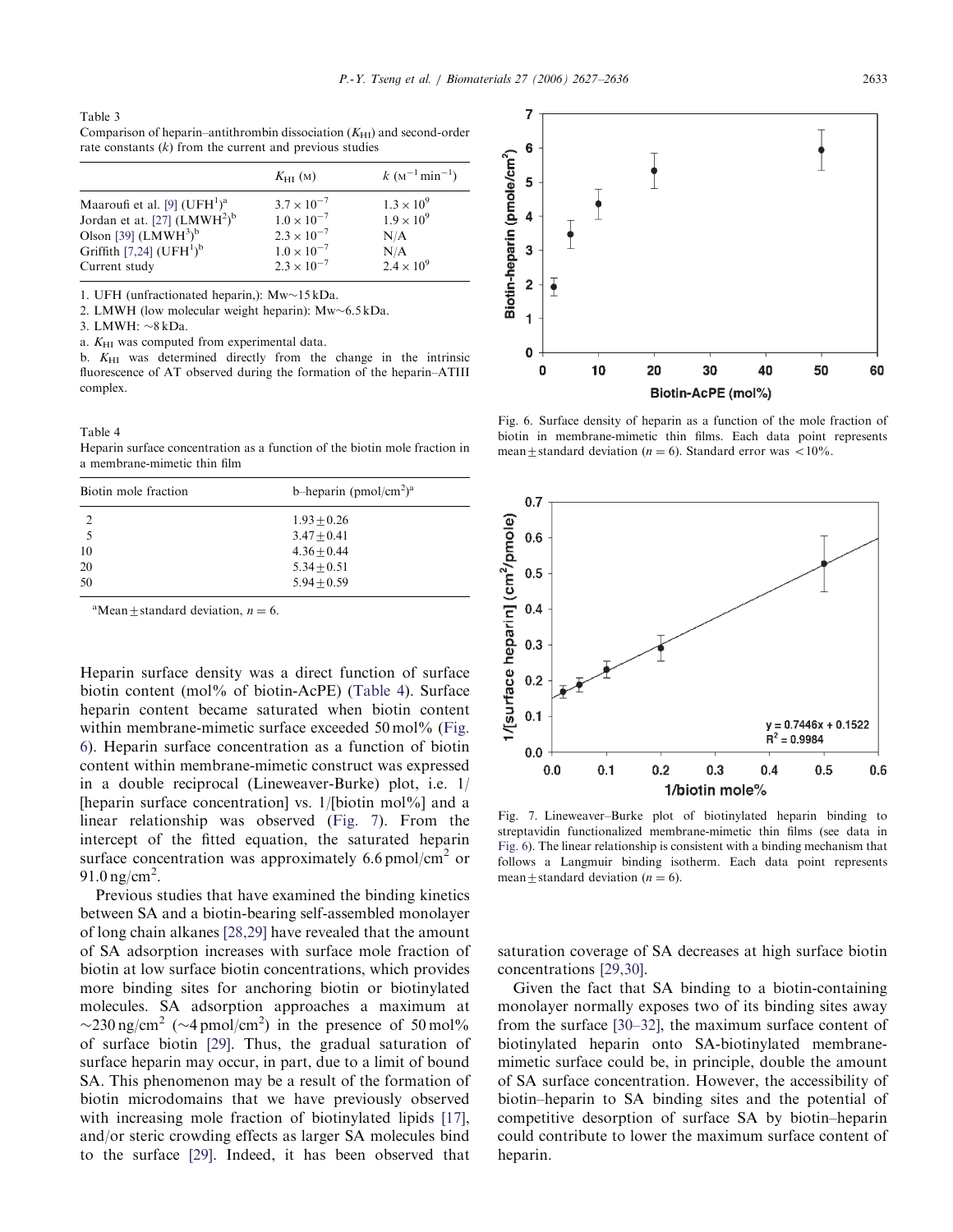

Fig. 8. Thrombin inactivation during the perfusion of thrombin and antithrombin III over surfaces of varying heparin surface concentration: 0 ( $\circ$ ), 3.47 ( $\bullet$ ), 4.36 ( $\Box$ ), 5.34 ( $\Box$ ), and 5.94 pmol/cm<sup>2</sup> ( $\Delta$ ) at shear rates of  $50 s^{-1}$  (A) and  $500 s^{-1}$  (B). Each data point represents a mean value

# 3.3. The effect of shear regime on the catalytic efficiency of surface bound heparin

Thrombin decay curves in the presence of different surface densities of biotinylated heparin are shown (Fig. 8). In the absence of surface heparin, thrombin levels at both shear rates of 50 and  $500 s^{-1}$  stabilized after 20 min of perfusion. Approximately  $1.9-2.5$  nm of thrombin was inactivated by fluid phase ATIII, which represents 6–8% of initial thrombin concentration (30 nM). In contrast, in the presence of surface heparin, 35–50% and 15–21% of thrombin was inactivated at shear rates of 50 and  $500 \text{ s}^{-1}$ , respectively. In addition, time to reach a steady state level of thrombin decay was shorter at higher shear rate (15 min vs 20 min) (Fig. 9). Moreover, our results revealed that a maximum rate of thrombin decay was achieved when surface heparin was equal to or exceeded  $4.4 \text{ pmol/cm}^2$  $(61 \text{ ng/cm}^2)$ , which corresponds to immobilization of heparin onto membrane-mimetic thin films containing at least 10 mol% biotin-AcPE. Within the limitations of this in vitro flow system, which does not reflect the dynamic nature of thrombin generation in vivo, these data define a mass transfer limited regime in which the rate of heparin



 $(n = 4)$ . Standard error was <10%.<br>Fig. 9. Rate of thrombin inactivation (level of thrombin decay (pmol/  $\text{cm}^3$ ) × flow rate (cm<sup>3</sup>/min)/heparin surface area (cm<sup>2</sup>)) at shear rates of  $50 s^{-}$  $1(A)$  and  $500 s^{-1}(B)$  as a function of heparin surface concentration: 3.47 ( $\bullet$ ), 4.36 ( $\Box$ ), 5.34 ( $\Box$ ), and 5.94 pmol/cm<sup>2</sup> ( $\Delta$ ). Each data point represents a mean value ( $n = 4$ ). Standard error was <10%.

potentiated thrombin inactivation is not enhanced by a further increase in surface heparin density (Fig. 10) [33–36]. Moreover, these data reemphasize the modest impact of surface bound heparin when compared to its effect as a soluble agent and highlight the limitations of antithrombogenic surfaces that are dependent solely on the presence of immobilized heparin.

# 4. Conclusions

Heparin was chemically modified by conjugation with a biotin spacer group at the terminal position without significantly compromising its catalytic capacity to promote ATIII-mediated thrombin inactivation. Biotinylated heparin was further utilized for fabricating heparinized surface by immobilizing the compound onto SA functionalized membrane-mimetic thin films. Heparin surface density was found to be a function of the mol% of biotinylated lipids within the membrane-mimetic thin film.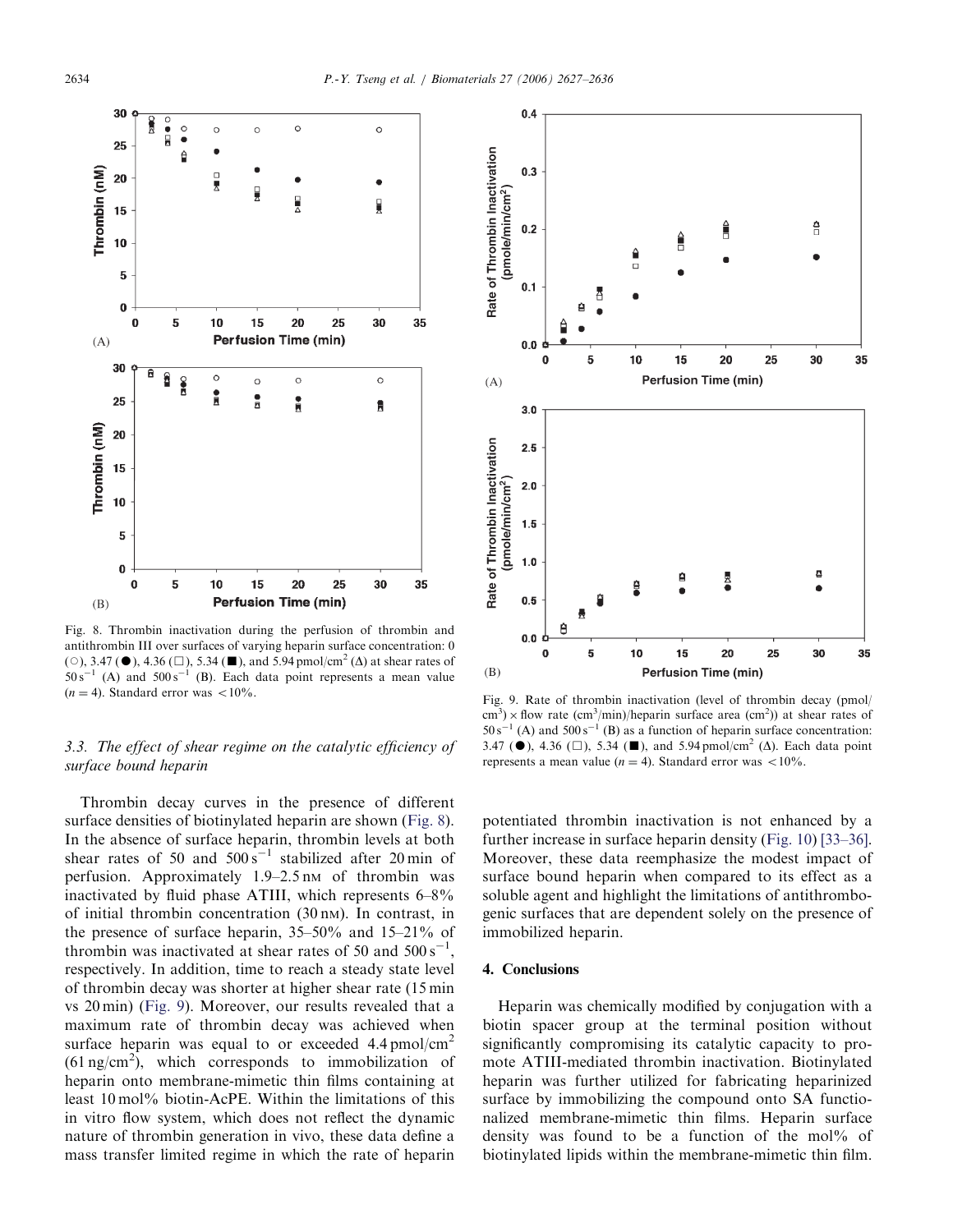

Fig. 10. Steady state rate of thrombin inactivation as a function of heparin surface concentration. Saturated rates of thrombin inactivation were  $0.20 \pm 0.01$  and  $0.82 \pm 0.03$  pmol/min/cm<sup>2</sup> (mean $\pm$ standard deviation) in the presence of surface heparin equal to or greater than 4.4 pmol/ cm<sup>2</sup> at shear rates of 50 ( $\circ$ ) and 500 ( $\bullet$ )s<sup>-1</sup>, respectively. Data points represent the mean values  $\pm$  standard deviation (n = 4).

Significantly, surface concentration of heparin increases with increasing surface content of biotinylated lipids until saturation is reached when biotinylated lipids comprise 50 mol% of the total surface lipid content.

In the absence of surface heparin, limited thrombin inactivation by antithrombin was observed at equimolar concentrations of thrombin and ATIII. Although it is anticipated that thrombin inactivation would be higher in the presence of physiologic concentrations of antithrombin  $(\sim1.5-2.5 \,\mu\text{m})$  [37,38], the current system illustrates that surface heparin is catalytically active under flow conditions. Moreover, as anticipated, above a specific heparin density the catalytic efficiency of the heparinized membrane-mimetic surface is limited by the transport rates of reactants, i.e. thrombin and antithrombin to the surface in the presence of excess surface heparin. Specifically, under the shear conditions examined, a transport limited heparin surface density was identified at  $4.4 \text{ pmol/cm}^2$ , which corresponds to  $10 \,\mathrm{mol}$ % of a biotin-containing membrane-mimetic thin film. Inasmuch as membrane-mimetic thin films represent self-assembled systems that can be easily controlled and modified [16–20,22], a platform for creating a robust antithrombogenic environment has been described that is capable of incorporating heparin along with other anticoagulant molecules.

#### Acknowledgment

Supported by grants from the NIH.

# References

[1] Best CH. Preparation of heparin and its use in the first clinical cases. Circulation 1959;19(1):79–86.

- [2] Rosenberg RD. Biochemistry of heparin antithrombin interactions, and the physiologic role of this natural anticoagulant mechanism. Am J Med 1989;87(3B):2S–9S.
- [3] Bourin MC, Lindahl U. Glycosaminoglycans and the regulation of blood coagulation. Biochem J 1993;289:313–30.
- [4] Jordan RE, Oosta GM, Gardner WT, Rosenberg RD. The kinetics of hemostatic enzyme–antithrombin interactions in the presence of low molecular weight heparin. J Biol Chem 1980;255(21):10081–90.
- [5] Beeler D, Rosenberg R, Jordan R. Fractionation of low molecular weight heparin species and their interaction with antithrombin. J Biol Chem 1979;254(8):2902–13.
- [6] Griffith MJ. Measurement of the heparin enhanced-antithrombin III/ thrombin reaction rate in the presence of synthetic substrate. Thromb Res 1982;25(3):245–53.
- [7] Griffith MJ. Kinetics of the heparin-enhanced antithrombin III/ thrombin reaction. Evidence for a template model for the mechanism of action of heparin. J Biol Chem 1982;257(13):7360–5.
- [8] Olson ST, Bjork I. Predominant contribution of surface approximation to the mechanism of heparin acceleration of the antithrombin– thrombin reaction. Elucidation from salt concentration effects. J Biol Chem 1991;266(10):6353–64.
- [9] Maaroufi RM, Jozefowicz M, Tapon-Bretaudiere J, Fischer AM. Mechanism of thrombin inhibition by antithrombin and heparin cofactor II in the presence of heparin. Biomaterials 1997;18(3):203–11.
- [10] Mottaghy K, Oedekoven B, Poppel K, Bruchmuller K, Kovacs B, Spahn A, et al. Heparin free long-term extracorporeal circulation using bioactive surfaces. ASAIO Trans 1989;35(3):635–7.
- [11] Park KD, Okano T, Nojiri C, Kim SW. Heparin immobilization onto segmented polyurethane-urea surfaces—effect of hydrophilic spacers. J Biomed Mater Res 1988;22(11):977–92.
- [12] Nojiri C, Okano T, Park KD, Kim SW. Suppression mechanisms for thrombus formation on heparin-immobilized segmented polyurethane-ureas. ASAIO Trans 1988;34(3):386–98.
- [13] Ebert CD, Lee ES, Kim SW. The antiplatelet activity of immobilized prostacyclin. J Biomed Mater Res 1982;16(5):629–38.
- [14] Byun Y, Jacobs HA, Kim SW. Binding kinetics of thrombin and antithrombin III with immobilized heparin using a spacer. ASAIO J 1992;38(3):M649–53.
- [15] Byun Y, Jacobs HA, Kim SW. Heparin surface immobilization through hydrophilic spacers: thrombin and antithrombin III binding kinetics. J Biomater Sci Polym Ed 1994;6(1):1–13.
- [16] Feng J, Tseng P-Y, Faucher KM, Orban JM, Sun X- L, Chaikof EL. Functional reconstitution of thrombomodulin within a substratesupported membrane-mimetic polymer film. Langmuir 2002;18: 9907–13.
- [17] Faucher KM, Sun X-L, Chaikof EL. Fabrication and characterization of glycocalyx-mimetic surfaces. Langmuir 2003;19:1664–70.
- [18] Chon JH, Marra KG, Chaikof EL. Cytomimetic biomaterials. 3. Preparation and transport studies of an alginate/amphiphilic copolymer/polymerized phospholipid film. J Biomater Sci Polym Ed 1999;10(1):95–107.
- [19] Liu H, Faucher KM, Sun X-L, Feng J, Johnson TL, Orban JM, et al. A membrane-mimetic barrier for cell encapsulation. Langmuir 2002;18(4):1332.
- [20] Orban JM, Faucher KM, Dluhy RA, Chaikof EL. Cytomimetic biomaterials. 4. In-situ photopolymerization of phospholipids on an alkylated surface. Macromolecules 2000;33:4205.
- [21] Marra KG, Winger TM, Hanson SR, Chaikof EL. Cytomimetic biomaterials. 1. In-situ polymerization of phospholipids on an alkylated surface. Macromolecules 1997;30:6483–7.
- [22] Sun X-L, Liu H, Orban JM, Sun L, Chaikof EL. Synthesis and terminal functionalization of a polymerizable phosphatidylethanolamine. Bioconjug Chem 2001;12(5):673–7.
- [23] Green NM. Spectrophotometric determination of avidin and biotin. Methods Enzymol 1970;18A:418.
- [24] Griffith MJ. The heparin-enhanced antithrombin III/thrombin reaction is saturable with respect to both thrombin and antithrombin III. J Biol Chem 1982;257(23):7360–5.